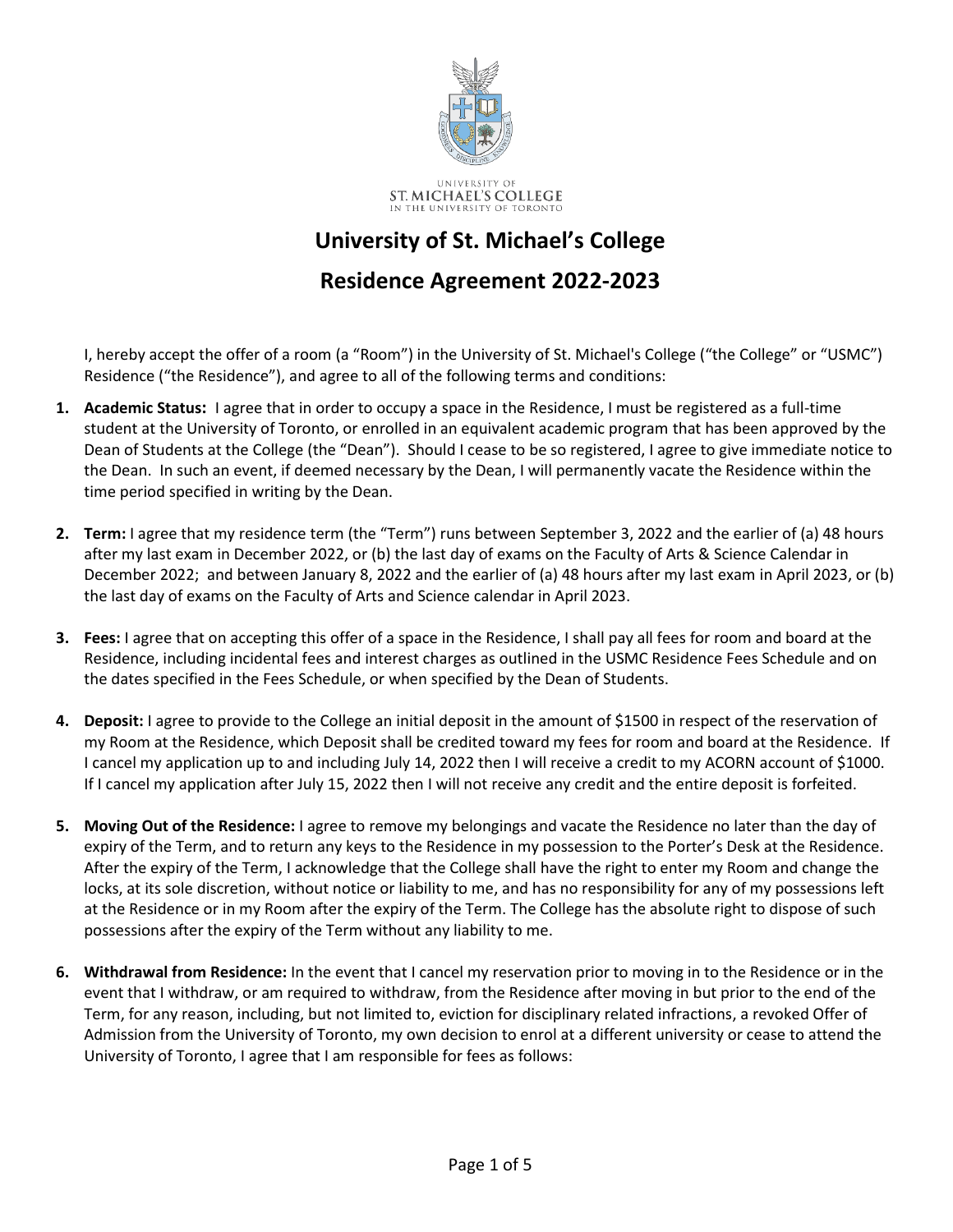| Date of Withdrawal                | <b>Withdrawal Penalty</b>              | <b>Additional Charges</b>             |
|-----------------------------------|----------------------------------------|---------------------------------------|
| Up to and including July 14, 2022 | \$500 - forfeit of partial deposit     | N/A                                   |
| July 25 - September 2, 2022       | \$1,500 - forfeit of full deposit      | N/A                                   |
| September 3 - November 30, 2022   | \$3,000 - forfeit of deposit (\$1,500) | PLUS Room & board from                |
|                                   | plus early withdrawal fee of \$1,500   | September 3 until date of move-out    |
| December 1, 2022 onward           | Students are responsible for all fees  | Students are responsible for all fees |
|                                   | for the first and second semester in   | for the first and second semester in  |
|                                   | their entirety                         | their entirety                        |

I agree that should I decide to cancel or withdraw from Residence, I must do so in writing by emailing: [smc.residence@utoronto.ca](mailto:smc.residence@utoronto.ca) and will include my full name, student number and reason for cancelling.

- **7. Absence:** I agree that I am responsible for the safety and security of my Room on a daily basis, and will lock my door or take other measures to secure my Room when I leave for any period of time. I further agree that, should I leave my Room unattended for an extended period of time (i.e. due to travel during holidays, vacations, or Reading Week), I will ensure the safety and security of my Room including, but not limited to, locking my door and closing all windows. I agree that the College, the University of Toronto, and those for whom they are in law responsible, their successors and assigns, shall not be liable for any loss or damage to my personal property arising from, or any way resulting from, my failure to secure my Room during any such absence.
- **8. Meal Plan:** I agree that a meal plan provided by the College is mandatory and that no refunds will be issued for missed meals. I acknowledge and agree that meat may not be served in the cafeteria on Ash Wednesday or Good Friday, and that no meals will be served over the Christmas holidays. I also agree that the Dining Hall will operate on reduced hours during the College's Reading Week and exam periods.

I agree that the Dean of Students' Office will make every effort to accommodate any allergies or dietary restrictions I may have; however I agree that this may not always possible. I also agree that it is my responsibility to discuss any allergies or dietary restrictions with the Dean of Students' Office prior to finalizing my acceptance of residence.

I agree that I may upgrade or downgrade my meal plan up to September 30, 2022. After September 30, 2022 I agree that will only be permitted to upgrade my meal plan and my meal plan fees will not be pro-rated.

- **9. Room**: I agree that my acceptance of this offer entitles me merely to the use of the Room which is allocated to me by the Dean of Students in his sole discretion, and that the College will retain possession and control of the Room during my occupancy. I further agree that the College is entitled to establish restrictions on my use of the Room. The restrictions on my use of the Room shall include, but are not limited to:
	- a) Compliance with the regulations established by the Residence, entitled "USMC Rules of Residence," "USMC Residence Code of Discipline," "USMC Residence Network Use Agreement," and "USMC Residence Alcohol Code," and with the "University of Toronto Code of Student Conduct," as amended from time to time. These documents are available from the College's website;
	- b) Compliance with the orders, notices and directives of the Dean of Students, and the Dean's employees, including the Dons;
	- c) Compliance with the rules and regulations of the University of Toronto in force at any time and the directives of the University of Toronto and University of St. Michael's College security officers when issued in performance of their duties;
	- d) The right of the Dean of Students to re-allocate rooms for any reason including maintenance, disciplinary reasons, or to combine half-filled rooms to create new spaces;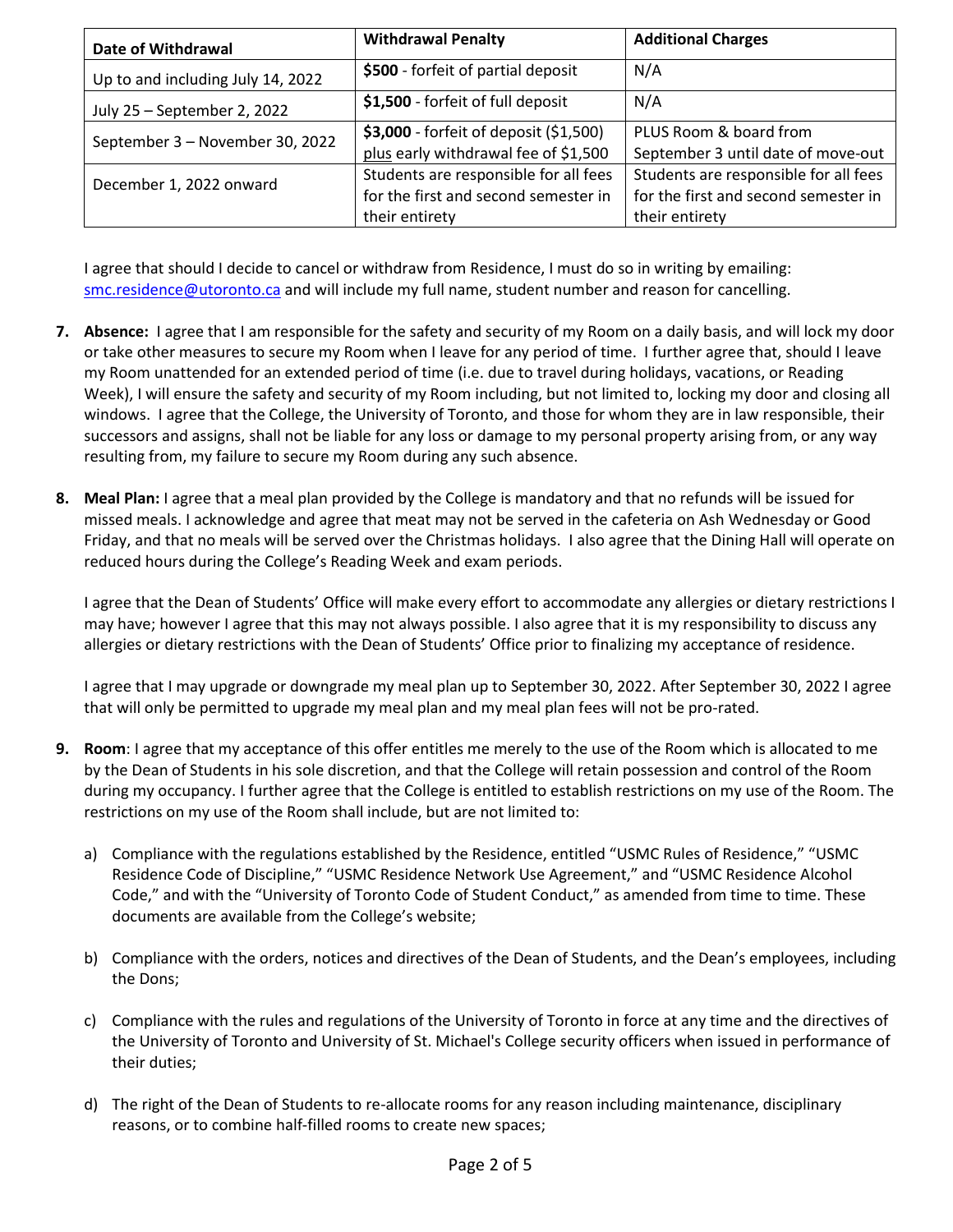- e) The right of authorized College staff to enter my Room at any time for maintenance, cleaning and the inspection of equipment;
- f) The right of the Dean of Students, the Dean's employees, including the Dons, to enter my room at any time in order to ascertain compliance with residence regulations including smoking policies;
- g) The right of the Dean of Students to levy charges in the event of damage done to my Room or its contents, or other College property, by myself or my guests;
- h) The right of the Dean of Students or the Assistant Dean, Residence Life to levy charges or fines in the case of disciplinary action arising in relation to this agreement, including a \$250 fine for smoking indoors, or for other violations of the regulations established by the College;
- i) The right of the Dean of Students and the Dean's employees, including the Dons, to confiscate or dispose of contraband materials that are found on College property.
- **10. Service Interruptions:** It is agreed that there shall be no reduction of the room and board fees or any other compensation for, or on account of, any loss, damage, inconvenience or discomfort arising from the interruption or curtailment, of any accommodation, facility or service agreed to be furnished by the College.
- **11. Cleaning:** If an emergency cleaning situation should arise, the College will arrange for an external company to perform necessary work, and the student will be charged a minimum cleaning fee of \$250. Should the College be invoice for charges beyond \$250, the student must pay the invoice, based on the work required and damages caused. Any student will be charged proportionally for cleaning to common areas that cannot be attributed to a specific resident. Once such an issue arises, the College may perform weekly checks of the common spaces to ensure appropriate cleanliness standards are maintained. Continued failure to comply with common area standards will result in the closure of such common spaces.
- **12. Community Meetings and Don Check-ins:** The Residence Life team will host a monthly meeting for students living on campus. All residents are expected to attend these meetings, or inform their don in advance if they will be absent. Additionally, dons host one-on-one meetings with students and it is up to the residents to confirm a time with their don. These meetings occur at the beginning of each semester. During a pandemic or emergency situation, all meetings will be hosted virtually and attendance will be taken. One-on-one meetings will occur monthly during a pandemic or emergency.
- **13. Mailroom:** The on-campus mailroom will only accept mail and/or parcels for students actively residing at SMC Residence. The mailroom will not accept packages over the summer months after a student moves out, or prior to their arrival, to store until pickup. The mailroom is not responsible for any items returned to sender before or after the Term of this agreement.
- **14. Bedbugs/Pests:** Residential buildings are occasionally subject to pest outbreaks, including but not limited to, bedbugs. I hereby acknowledge and agree that should I suspect a pest outbreak in my room, I shall contact the Residence Porter's Desk immediately so an inspection can be arranged which may include checking adjacent rooms as well. If the presence of pests is confirmed, I agree that I will be required to actively participate in the treatment by following the directives of the College and/or professional Pest Control workers. To reduce the likelihood of spreading pests to unaffected areas, I agree that I will not be relocated to a new room. No refund or reduction of fees will be issued to those who are inconvenienced by pest inspections or remediation processes.
- **15. Asbestos:** I hereby acknowledge that most buildings in Canada built prior to the mid-1980s, including certain of the College's facilities, contain asbestos in one form or another. Scientific knowledge to date indicates asbestos in its non-friable form (such as in floor tiles, ceiling tiles etc.) poses no danger unless it is being drilled, ground, broken or sanded. Friable asbestos (i.e. material that can be easily ground to dust between fingers), inhaled in large quantities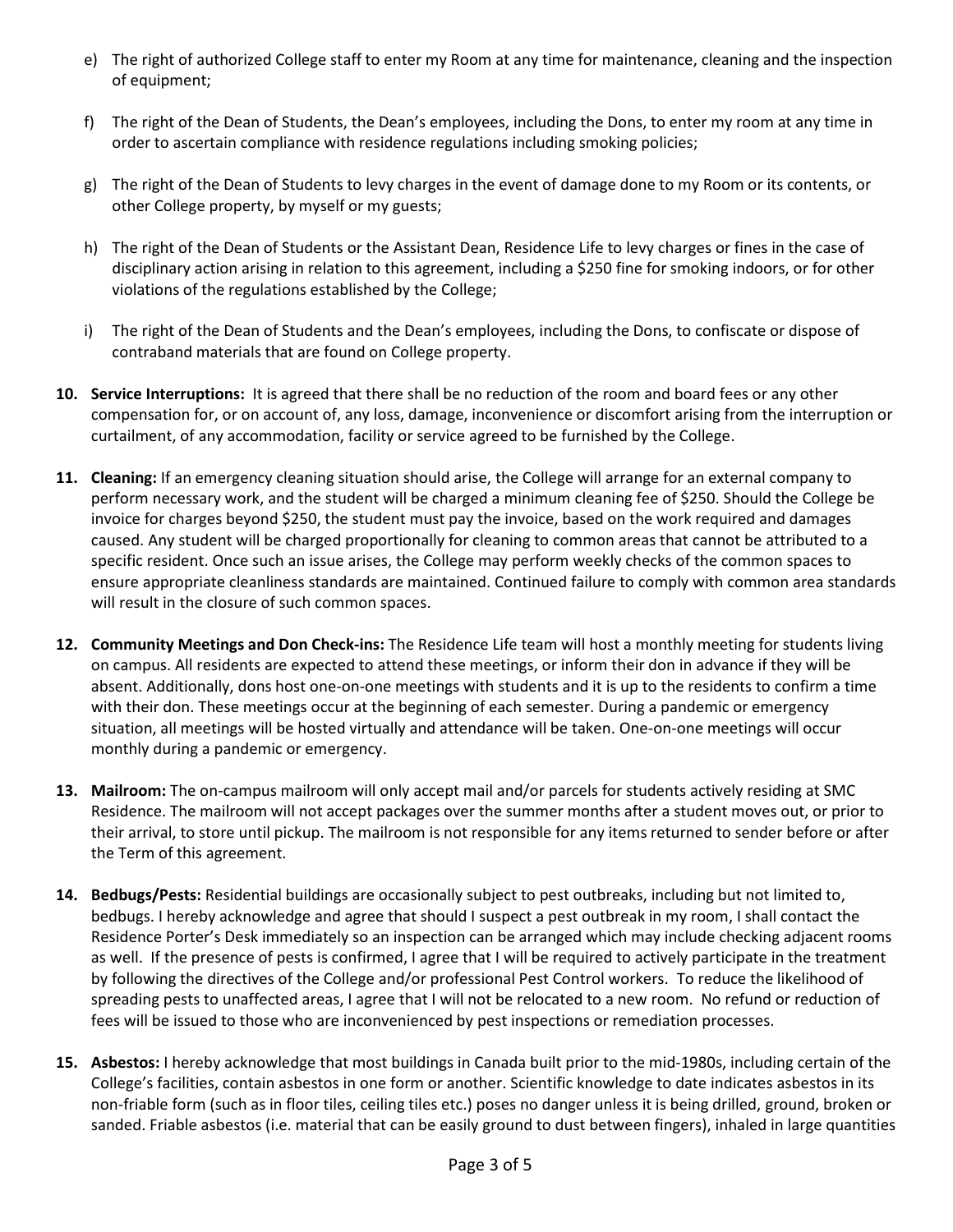over a long period of time, however, may be a health hazard. The College has an Asbestos Control Policy in place that fulfills the requirements of current applicable legislation. This program ensures that correct procedures are followed in the handling of asbestos and that every precaution is taken to reduce any potential exposure risk to the University community. Asbestos used in decorative ceiling stucco, vinyl floor tile, dry wall joint compound or transite board, as found in some residences, is non-friable. However, it can become friable if disturbed. I hereby agree that I will not damage these structures or make alterations or repairs to my Room without the explicit written approval of the Dean of Student's Office and/or the Conference Office.

- **16. Athletic Participation:** I further agree that should I use the College's weight room or any other athletic facility on campus, participate in athletics at the College, participate in intramural sports on College teams, or participate in athletics at College events on or off campus, there are certain risks of injury that are inherent to participation in sports and recreational activities. These types of injuries may be minor or serious and may result from my own actions or the actions or inactions of others or a combination of both. I hereby warrant that I am physically fit should I choose to participate in such activities and that I understand that the choice to participate brings with it the assumption of those risks that are a part of athletic or recreational activities. Accordingly, I agree that the College, the University of Toronto, and those for whom they are in law responsible, their successors and assigns, shall not be liable for any injury to my person or loss or damage to my personal property arising from, or any way resulting from, my participation in these activities.
- **17. Emergency Contact:** As a resident over 16 years of age, I consent to the College contacting my emergency contact and/or next of kin in case of a medical crisis or critical situation.
- **18. Harmful Behaviour:** Students who exhibit behaviours which are deemed potentially harmful to themselves or others may be required to meet with support services and/or have their emergency contact notified as a condition of their continuing to live in residence. Alternative housing arrangements may be necessary in cases where a student is deemed to require more support than our staff can provide.
- **19. Force Majeure/Pandemic**. If either party is bona fide delayed, or hindered in or prevented from the performance of any term, covenant or act required by this Agreement by reason of any cause beyond the control of the party affected including, without limitation, strikes, lockouts or other labour disputes, the enactment, amendment or repeal of any applicable laws, restrictive governmental laws or regulations, the failure of any existing tenant or occupant to vacate the Residence, shortages or unavailability of labour or materials, riots, insurrection, sabotage, rebellion, war, acts of terrorism, act of God, pandemic, Health Emergency or any other similar reason ("Unavoidable Delay"), then performance of such term, covenant or act is excused for the period of the delay and the party so delayed, hindered or prevented shall be entitled to perform such term, covenant or act within the appropriate time period after the expiration of the period of such delay. However, the provisions of this Section do not operate to excuse me from the prompt payment of fees and any other payments required by this Agreement and Unavoidable Delay shall not include any delay caused by the parties' default or act or omission, any delay avoidable by the exercise of reasonable care by such party or any delay caused by lack of funds of such party. The College shall also be excused from the performance of any term, covenant or act required hereunder if the performance of such item would be in conflict with any directive or policy of any governmental or quasigovernmental authority having jurisdiction over the Residence in respect of any energy, conservation, health, safety or security matter. In the event that I am unable or I am prohibited from occupying the Room in the ordinary course due to a Health Emergency, and such closure continues for an extended period of time, then at the expiry of said extended period, all fees payable under this Agreement shall abate until such time as I am able to be permitted to occupy the Room.

"Health Emergency" means a situation in which the College determines, based on advice from a medical professional, or a directive, bulletin, notice or other form of communication from a public health authority or any governmental or quasi-governmental authority, that occupants, tenants, customers, invitees or contractors working in the Residence are or may be exposed to imminent danger from a disease, virus or other biological or physical agents that may be detrimental to human health including, by way of example, SARS, COVID-19 and Avian Flu (H5N1).